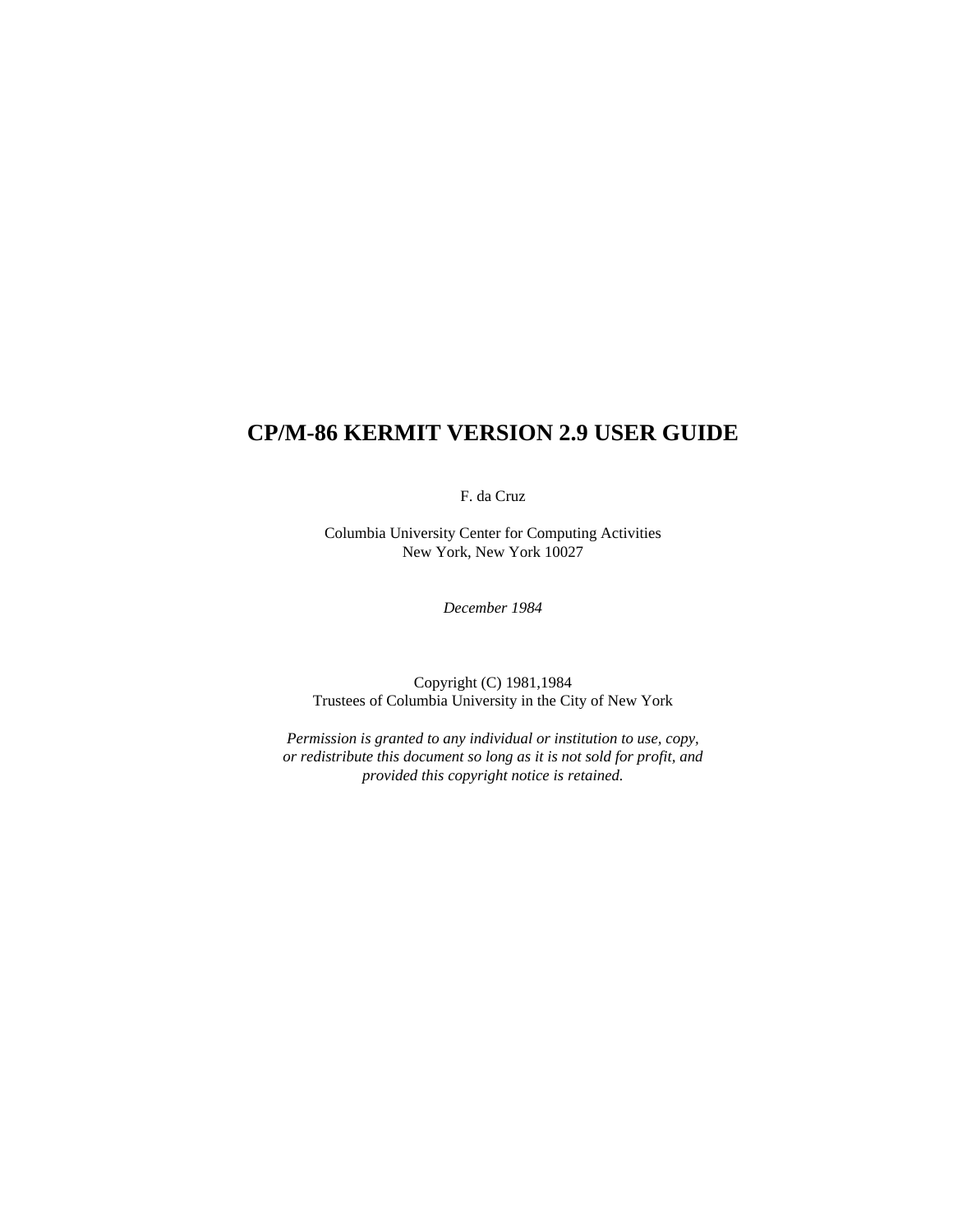# **1. CP/M-86 KERMIT**

*Authors:* Bill Catchings, Columbia University; Ron Blanford, University of Washington; Richard Garland, Columbia University. *Language:* Digital Research ASM86 *Version:* 2.9 *Date:* December 1984 *Documentation:* Frank da Cruz, Columbia

This version of KERMIT is designed to support any CP/M-86 system. So far it supports the DEC Rainbow-100 and the NEC Advanced Personal Computer (APC). It is very similar to CP/M-80 and MS DOS KERMIT.

### **CP/M-86 KERMIT-86 Capabilities At A Glance:**

| Local operation:                | Yes                           |
|---------------------------------|-------------------------------|
| Remote operation:               | No                            |
| Transfers text files:           | <b>Yes</b>                    |
| Transfers binary files:         | Yes                           |
| Wildcard send:                  | Yes                           |
| "x/" Y interruption:            | Yes                           |
| Filename collision avoidance:   | Yes                           |
| Can time out:                   | Yes                           |
| 8th-bit prefixing:              | Yes                           |
| Repeat count prefixing:         | N <sub>0</sub>                |
| Alternate block checks:         | N <sub>0</sub>                |
| Terminal emulation:             | Yes, uses PC firmware (VT100) |
| Communication settings:         | Yes; duplex, parity           |
| <b>Transmit BREAK:</b>          | Yes                           |
| <b>IBM</b> communication:       | Yes                           |
| Transaction logging:            | N <sub>0</sub>                |
| Session logging (raw download): | Yes                           |
| Raw upload:                     | N <sub>0</sub>                |
| Act as server:                  | N <sub>0</sub>                |
| Talk to server:                 | Yes; SEND, GET, FIN, BYE      |
| Advanced commands for servers:  | No                            |
| Local file management:          | Yes                           |
| Handle file attributes:         | No                            |
| Command/init files:             | Yes                           |
| Printer control:                | No                            |
|                                 |                               |

### **CP/M-86 KERMIT Description**

Since Kermit-86 runs on a standalone micro, it is always in control of the screen -- it is always *local*. Thus, it always keeps the screen updated with the file name and the packet number, whether sending or receiving. Kermit-86 is capable of timing out an input request, and can thus break deadlocks automatically. In most cases, however, this is not desirable because the KERMIT on the other side is most likely better able to handle the timeouts; therefore, Kermit-86's timer is normally not used.

If despite the timeout capability, the transmission appears to be stuck (and you can tell that this has happened if the screen fails to change for a long while) you can type carriage return to have the micro do what it would have done on a timeout, namely NAK the expected packet to cause to foreign host to send it again (or, if the micro is sending, to retransmit the last packet). Micro/micro or micro/IBM-mainframe transfers could require this kind of manual intervention.

File transfers may be interrupted in several ways.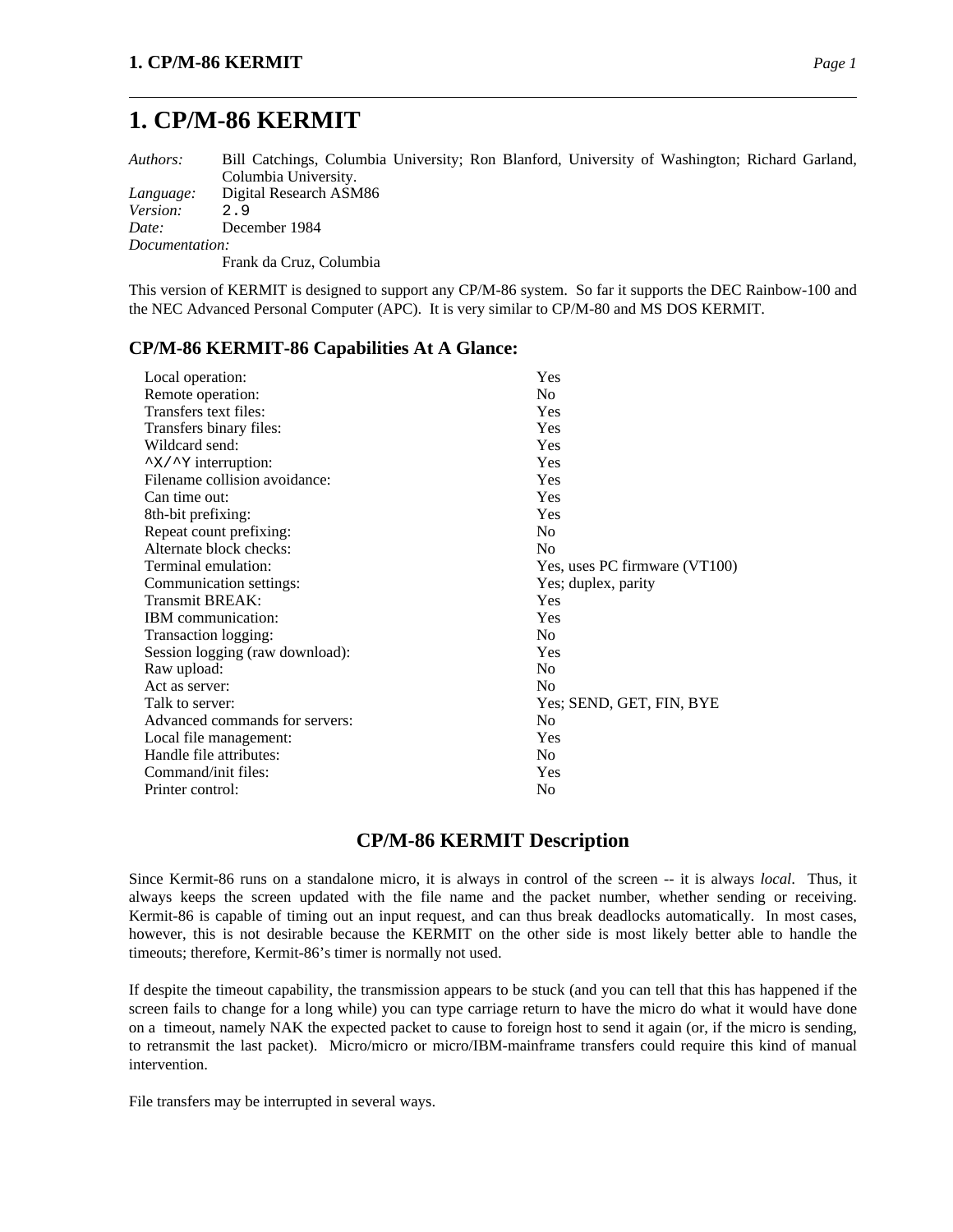| Control-C        | This will return you to Kermit-86 command level immediately, so that you can connect back to<br>the remote system, or take any other desired action.                                                                                                                                                                                                                                                                                                                                                                                                                             |
|------------------|----------------------------------------------------------------------------------------------------------------------------------------------------------------------------------------------------------------------------------------------------------------------------------------------------------------------------------------------------------------------------------------------------------------------------------------------------------------------------------------------------------------------------------------------------------------------------------|
| $Control-X$      | When sending a file, this will terminate the sending of the current file with a signal to the<br>KERMIT on the other side to discard what it got so far. If there are more files to be sent,<br>KERMIT-86 will go on to the next one. When receiving a file, KERMIT-86 will send a signal<br>to the remote KERMIT to stop sending this file. If the remote KERMIT understands this signal<br>(not all implementations of KERMIT do), it will comply, otherwise the file will keep coming.<br>In either case, the remote KERMIT will go on to the next file in the group, if any. |
| $Control-Z$      | Like Control-X, except if a file group is being transmitted, this will stop the transmission of the<br>entire group. If only a single file is being transmitted, it works exactly like Control-X.                                                                                                                                                                                                                                                                                                                                                                                |
| Carriage Returns | If you type carriage return repeatedly Kermit-86 will retry the current packet up to its retry limit<br>(somewhere between 5 and 16 times) and then, if no valid response was received, return to<br>Kermit-86 command level.                                                                                                                                                                                                                                                                                                                                                    |

When KERMIT-86 is started, it looks for the file KERMIT. INI. If found, it executes KERMIT-86 commands from it before prompting you for commands. The KERMIT-86 prompt looks like this:

Kermit-86 B3>

in which "B" is your current default disk and "3" is the current default user number.

### **1.1. Kermit-86 Commands**

KERMIT-86 uses the DECSYSTEM-20 keyword style command language. Each keyword may be abbreviated to its minumum unique length. "?" may be typed to request a menu of the available options for the current field at any point in a command. ESC may be typed at any point in a command to fill out the current keyword or filename; if sufficient characters have not been typed to identify the current field uniquely, KERMIT-86 will sound a beep and allow you to continue from that point.

#### **CONNECT**

Establish a "virtual terminal" connection to any host that may be connected to the serial port, i.e. pass all typein to the serial port and display all input from the serial port on the screen, using the system's own built-in support for ANSI (VT100-like) screen control. When you issue the CONNECT command, the PC will print a message telling you how to get back by typing an an escape sequence, an uncommonly-used control character, normally CTRL-backslash, followed by a single letter "command".

- C Close Connection, return to Kermit-86> command level.
- ? List available single-character commands.
- B Send a BREAK signal.
- Q Quit logging the remote session.
- R Resume logging the remote session.
- L Toggle logging.
- $\wedge$  (or whatever a second copy of the escape character) Send the escape character itself to the remote host.

#### SEND *filespec*

Send file(s) specified by *filespec* to the remote Kermit, using the prevailing file mode (ASCII or BINARY; see SET). The *filespec* may contain CP/M wildcards.

#### RECEIVE

Receive file(s) from the remote Kermit. Store them under the names provided in the file headers supplied by the remote host. If the names aren't legal, use as many legal characters from the name as possible (see the description of SET FILE-WARNING below). If there's a conflict, and FILE-WARNING is ON, warn the user and try to build a unique name for the file by adding "&" characters to the name. You may also provide an optional file name in the RECEIVE command; if you do, the incoming file will be stored under the name you specify. If more than one file arrives, only the first will be stored under the given name, unless you included wildcard characters in the RECEIVE filespec; in that case, the filespec will be used as a mask for incoming filenames. For instance, you told the remote Kermit to send \*.ASM, you could tell KERMIT-86 to "receive \*.A86", thereby changing the filetype of all the incoming files.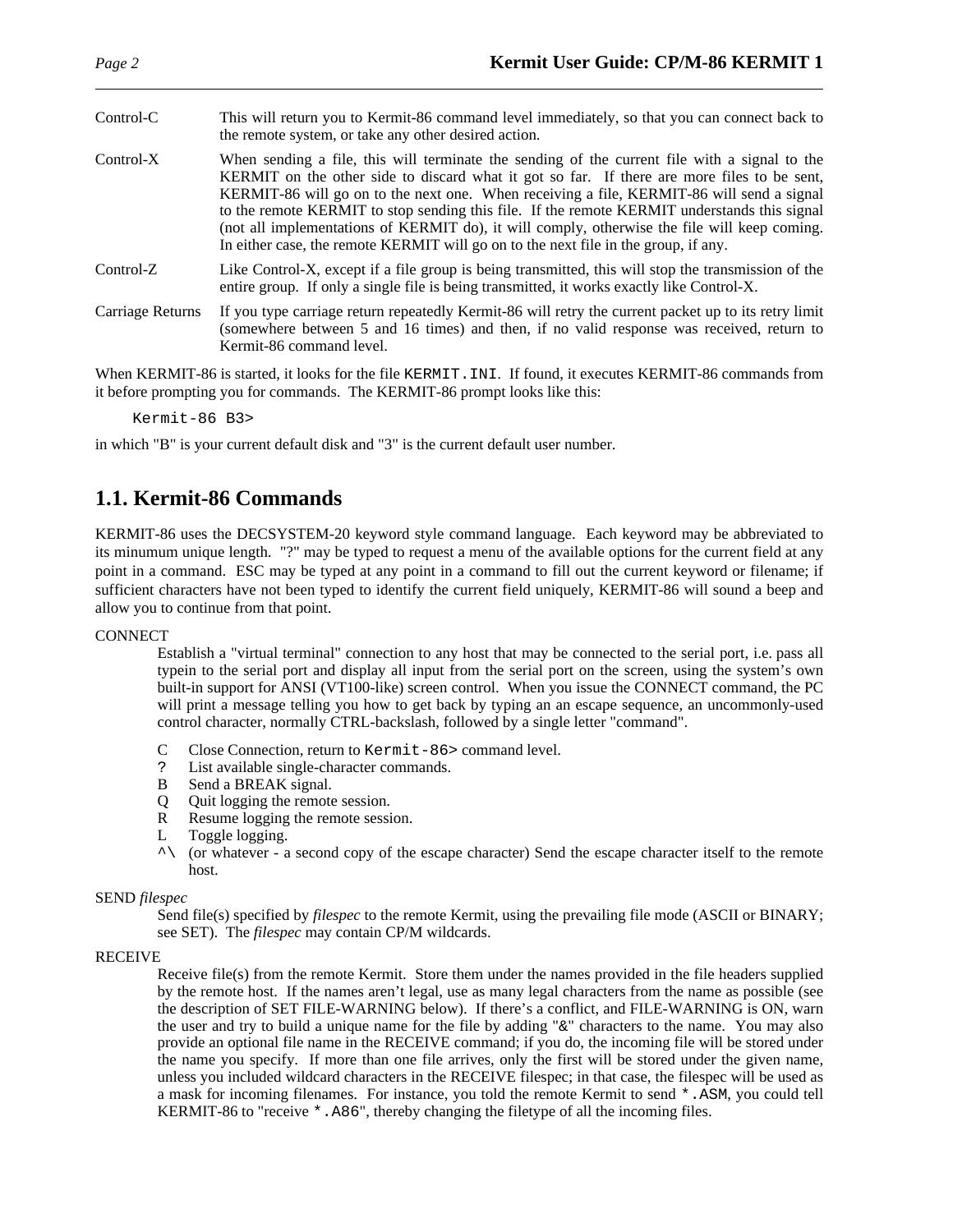#### GET *filespec*

When Kermit-86 is talking to a Kermit Server on the host, you should use the GET command to request the server to send files to you, for example: get hlp:k\*.hlp

BYE When talking to a remote Kermit Server, this command shuts down the server and logs it out, and also exits from Kermit-86 to CP/M command level.

#### LOGOUT

Like BYE, but leaves you at Kermit-86 command level.

- FINISH Like LOGOUT, but shuts down the remote server without logging it out. Leaves you at Kermit-86 command level; a subsequent CONNECT command should put you back at host system command level.
- EXIT Exit from KERMIT-86 back to CP/M.
- QUIT Synonym for EXIT.

#### SET *parameter* [*value*]

Set the specified parameter to the specified value. Possible settings:

- BAUD Change the baud rate of the communications port. This command only works on some systems, and its actual operation can vary from system to system. Type SET BAUD followed by a question mark, and follow the directions. On systems that do not support this command, you must set the port baud rate from CP/M or other setup mechanism outside of KERMIT-86.
- DEBUG ON or OFF. If ON, displays incoming and outbound packets during file transfer. OFF by default.
- DEFAULT-DISK *disk/user*

Specify default disk and user number for subsequent file reception and transmission. The specification following the command must be in one of the following forms:

- $d: = go to drive d (A through P) without changing user$
- $u: = go to user u (0 through 15) without changing drive$
- $du: = go to drive d and user u$
- $\therefore$  = go to the defaults when Kermit was loaded
- Whenever a drive is specified, even if it is the same as the current default drive, the drive is logged in so that disks can be swapped without exiting Kermit to type control-C. Kermit restores the original drive and user upon termination.
- ESCAPE Change the escape character for virtual terminal connections. Select a character in the control range that you will not be likely to need at the remote host; type the new character literally. Certain characters, like Control-X, cannot be specified.
- FILE-TYPE

Tells KERMIT-86 what kind of file it is sending, so that KERMIT can correctly determine the end of the file. SET FILE BINARY means to send all the 128-byte blocks of the file, including the last block in its entirety; SET FILE ASCII is used for text files, and transmission stops when the first Control-Z is encountered anywhere in the file (this is the CP/M convention for marking the end of a text file). If binary transmission is used on a text file, some extraneous characters (up to 127 of them) may appear at the end of the file on the target system. If ASCII transmission is used on a binary file, the entire file will not be sent if it happens to contain any data bytes that correspond to Control-Z. ASCII is the default.

FLOW-CONTROL

Select the desired type of flow control to be used on the communication line. The choices are NONE and XON/XOFF. XON/XOFF is the default. If the remote system is not full duplex or cannot do XON/XOFF, you should use NONE.

IBM ON (or OFF)

Allow the transfer of files to and from an IBM mainframe computer. This makes Kermit-86 wait for the IBM turnaround character (XON), ignore parity on input, add appropriate parity to output, and use local echoing during CONNECT. As distributed, KERMIT-86 uses MARK parity for IBM communication. If you don't give this command, IBM mode is OFF. Since IBM VM/CMS KERMIT does not have timeout capability, SET IBM ON also turns on the timeout facility automatically, as if you had typed "SET TIMER ON".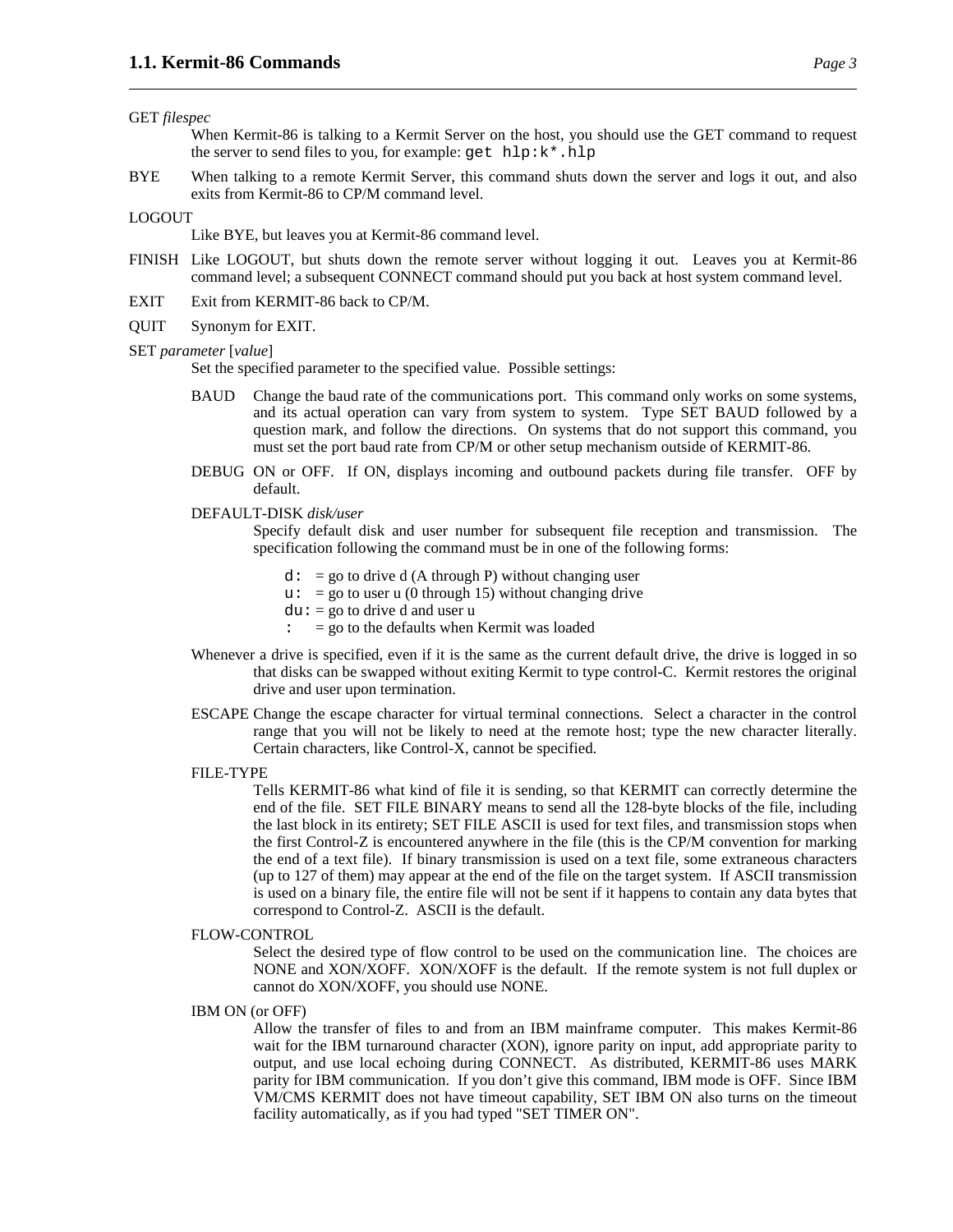#### LOCAL-ECHO ON (or OFF)

When you CONNECT to a remote host, you must set LOCAL-ECHO ON if the host is half duplex, OFF if full duplex. OFF by default.

- LOG Specify a log file on the current CP/M disk into which to record incoming characters during CONNECT. If the remote host can do XON/XOFF, then the log file will normally capture every character shown on the screen. When connected to the remote system, several singlecharacter arguments to the connect escape character can be used to control logging -- Q (quit), R (resume), L (toggle). If you use R or L during connect without having previously specified a log file name, then KERMIT.LOG is used. An open log is closed when you escape back to the PC.
- PARITY Sets parity for outgoing characters to one of the following: NONE, SPACE, MARK, EVEN, or ODD. On input, if parity is NONE, then the 8th bit is kept (as data), otherwise it is stripped and ignored. The parity setting applies to both terminal connection and file transfer. If you set parity to anything other than NONE, Kermit-86 will attempt to use "8th bit prefixing" to transfer binary files. If the other KERMIT is also capable of 8th bit prefixing, then binary files can be transferred successfully; if not, the 8th bit of each data byte will be lost (you will see a warning on your screen if this happens).
- PORT Allows you to switch between different communication ports on the PC. This command is not available on all systems.
- TIMER ON (or OFF)

Enable or disable the timeout facility. The timer is off by default, because in the normal case KERMIT-86 is communicating with a mainframe KERMIT that has its own timer. Mainframe KERMIT timers tend to be more precise or adaptable to changing conditions. You should SET TIMER ON if you are communicating with another KERMIT that does not have a timer. You should SET TIMER OFF if you are communicating over a network with long delays.

WARNING ON (or OFF)

Warn user of filename conflicts when receiving files from remote host, and attempt to generate a unique name by adding "&" characters to the given name. OFF by default.

- SHOW Show the current settings of the SET parameters.
- TAKE Take KERMIT-86 commands from the specified file. The file should not contain any TAKE commands; nested command files do not work.
- LOCAL This is a prefix for local file management commands, to distinguish them from remote file management commands (which aren't implemented yet). The LOCAL prefix is optional; if left off, the commands will be performed locally.
	- SPACE Show how much space is used and remaining on the current disk.
	- DIRECTORY Provide a directory listing for the current disk, showing the name and size of each file. A filespec may be given to select only a certain file or wildcard file group.
	- DELETE Delete the specified files from the current disk.
	- TYPE A wildcard filespec is accepted and files displayed alphabetically. The display is paged in Unix fashion with "--more--" displayed on the last line. Typein options at that point can be obtained by hitting a '?'.

### **1.2. Installation:**

CP/M-86 KERMIT is broken up into several source modules:

| Command parser            |
|---------------------------|
| File handler              |
| System Dependent I/O      |
| Main Program              |
| Protocol Module           |
| <b>Terminal Emulation</b> |
| <b>Utilities</b>          |
|                           |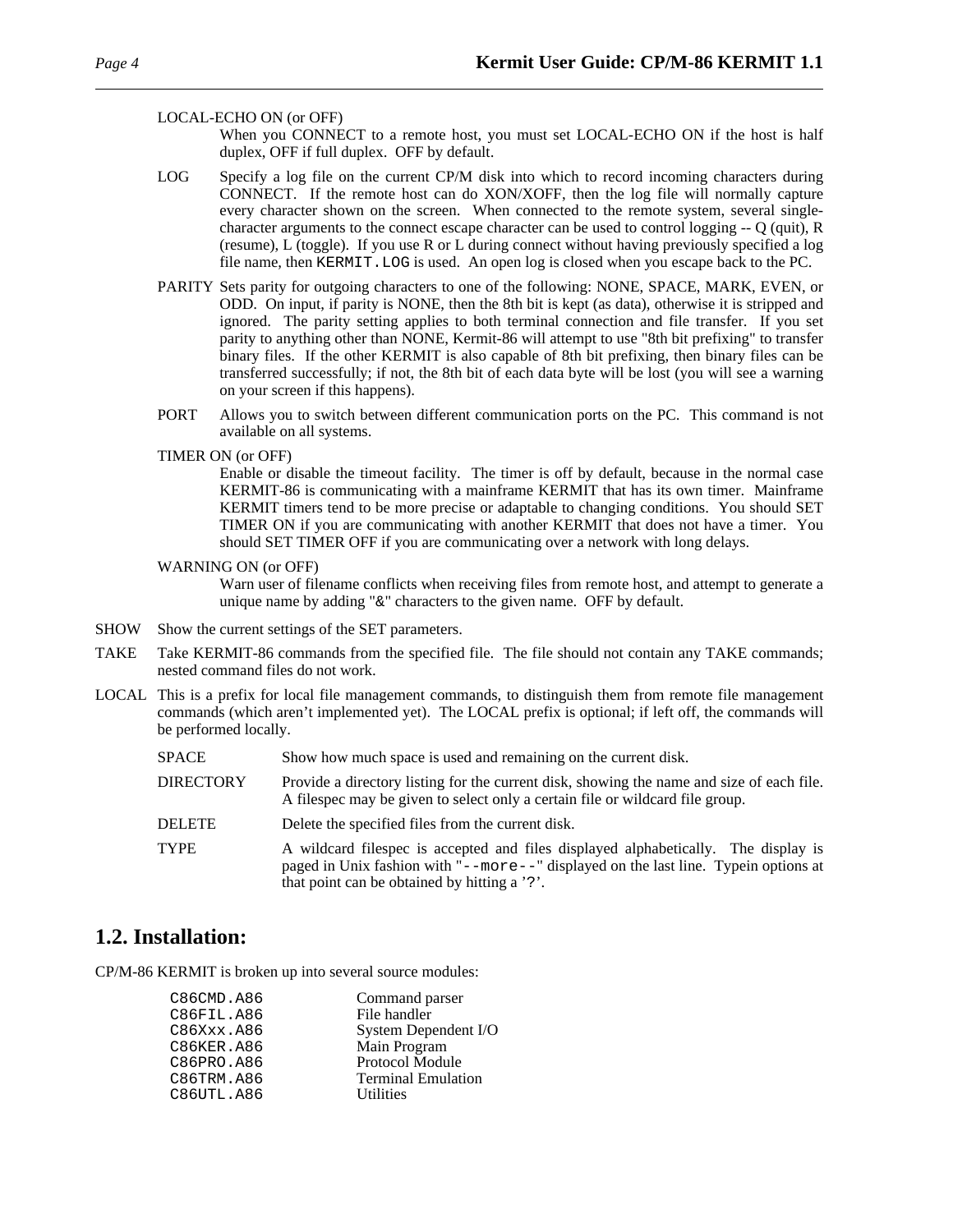The main program module, C86KER.A86, contains INCLUDE directives for the other files. The C86Xxx module is stored with "xx" replaced by codes denoting the machine for which the program is being built -- RB for Rainbow, AP for NEC APC, etc. The program may be built on the CP/M-86 system by obtaining all the source files listed above, storing them on the current disk with the names indicated, renaming the appropriate C86Xxx.A86 file to be C86XXX.A86, and then doing:

ASM86 C86KER \$PZ (takes about 6 minutes on the Rainbow) GENCMD C86KER (takes less than a minute)

and, if desired,

REN KERMIT.CMD=C86KER.CMD

### **1.3. DEC Rainbow 100 Support**

Kermit-86 runs on the DEC Rainbow 100 or 100+ under CP/M-86/80, version 1 or 2, on the 8088 side. It uses the built-in firmware to emulate a VT102 ANSI terminal during CONNECT, and runs well at speeds up to 9600 baud.

You should be able to download the program using the old KERMIT on the Z80 side (Rainbow Kermit, VT180 Kermit, or generic CP/M-80 Kermit will do the job, but only under DEC CP/M-86/80 version 1.0), or an earlier version of Kermit-86.

If you don't have an earlier version of KERMIT, then follow the directions for installing KERMIT-80 (yes, KERMIT-80) in the KERMIT-80 section of the *Kermit User Guide*, but send the Kermit-86 hex file instead. This works because the Rainbow can run CP/M-80 programs like DDT.

Another way to get Kermit onto your Rainbow for the first time would be from a DEC VT-180 diskette. A VT-180 can use its own Kermit to load Rainbow Kermit onto its disk, which can then be read directly by a Rainbow. Also, note that VT-180 Kermit-80 can actually run on the Rainbow on the Z80 side under DEC CP/M-86/80 version 1 (but not version 2 or higher), at speeds of 1800 baud or lower.

### **1.4. NEC Advanced Personal Computer Support**

(Contributed by Ron Blanford, University of Washington)

Currently only the standard serial port is supported, and not the H14 auxiliary port. The SET PORT command is not implemented.

While in Kermit's terminal emulation mode, local commands are initiated by a two-character sequence consisting of the "escape character" followed by one other character identifying the command. (Make the second character a '?' to see a list of the valid commands.) As distributed, the standard Kermit-86 uses the control-backslash character as the escape character in terminal mode. The trouble is that the CP/M-86 BIOS in the APC ignores a keyboard entry of Control-\ (i.e. holding down the CTRL key while striking the '\' key), making it difficult (impossible) to use this method to get out of terminal mode.

One solution is to perform a "SET ESCAPE ^" command before entering terminal mode to change the escape character to a caret (or any other character the APC keyboard will generate). This command could be placed in your KERMIT.INI file for automatic execution every time Kermit is started.

The simpler solution is to realize that the character code for a Control-\ is a hexadecimal 1C, and that this is the code generated by the INS key on the numeric keypad. Once you can remember that every reference to Control-\ should be interpreted as a reference to the INS key, this is actually easier to use than the two-key Control-\ sequence.

In the standard CP/M-86 BIOS, the unshifted DEL key generates a Control-X character (hexadecimal 18). This is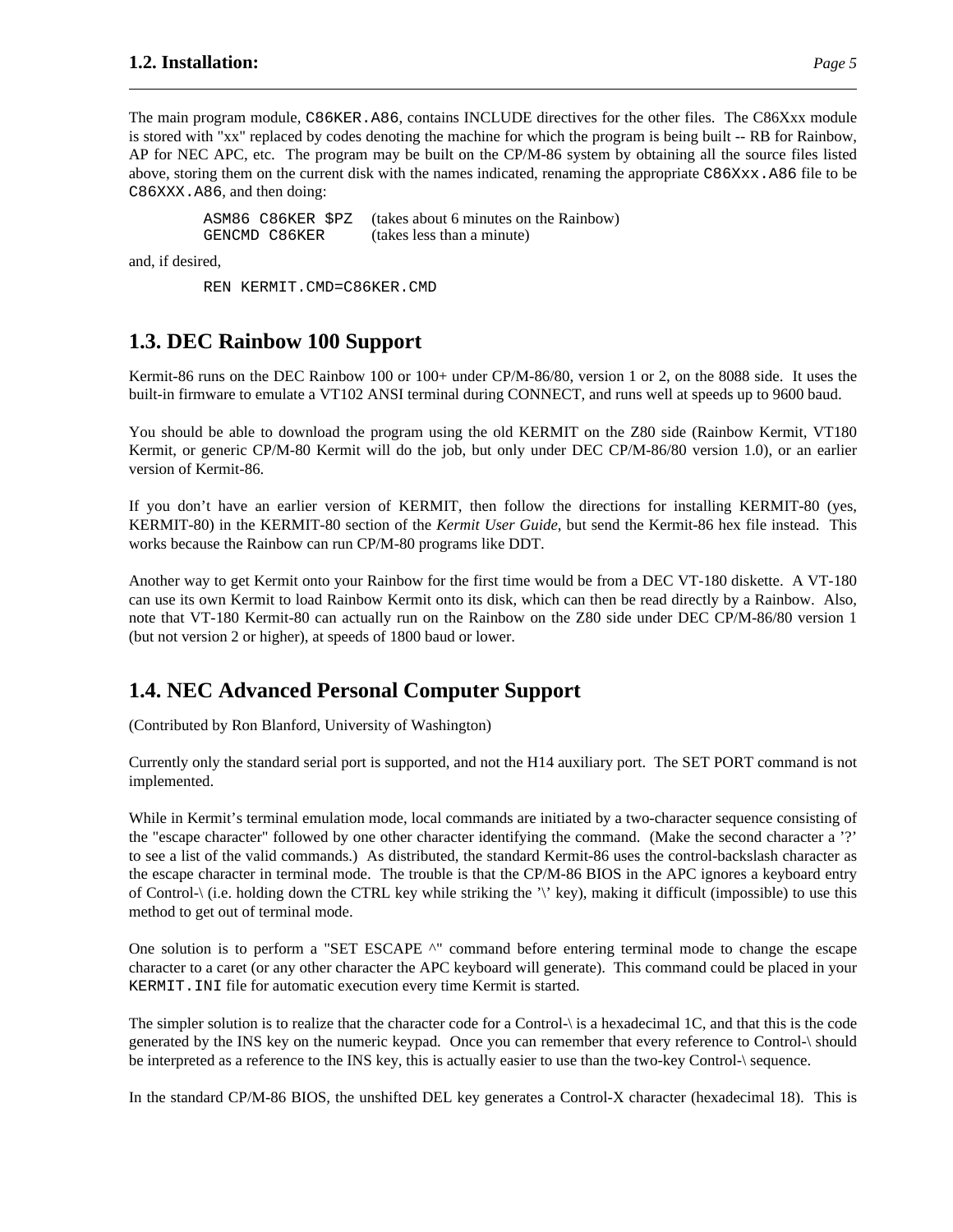the CP/M command to erase the current input line, and is very useful for local processing. Most mainframes do not use the Control-X character at all, so it becomes much less useful during terminal emulation. The DEL character (hexadecimal 7F), on the other hand, is often used by mainframes and can only be generated on the APC by holding down the SHIFT key while striking the DEL key (this capability is not mentioned anywhere in the documentation).

Because the Control-X character is so seldom used while the DEL character is commonly used, the initialization procedure in Kermit-86 modifies the CP/M-86 BIOS so that the DEL key generates the DEL character whether shifted or not. Control-X can still be generated if necessary by holding down the CTRL key while striking the 'X' key. The CP/M-86 BIOS is returned to its original state when Kermit terminates.

The APC uses escape sequences which have been standardized by the American National Standards Institute (ANSI) to control cursor movement, screen erasing, and character attribute manipulation. Perhaps the best-known other terminal which follows ANSI guidelines is the DEC VT100. The APC only recognizes a few of the more important ANSI commands, and not the complete set which the VT100 supports.

The ANSI/VT100 features that the NEC APC supports are:

- direct cursor addressing (by row and column)
- relative cursor addressing (up, down, left, right)
- line erasing (cursor to end, beginning to cursor, entire line)
- screen erasing (cursor to end, beginning to cursor, entire screen)
- character attributes (underline, reverse video, blink, but not bold)

In addition, the first four grey function keys (unshifted) generate the escape sequences associated with PF1 through PF4 on the VT100 keyboard. The arrow keys and numeric keypad DO NOT generate the corresponding VT100 sequences.

These functions are enough to support simple command line editing on most systems, and allow mailers or paged file display programs to clear the screen before each display. Underlining and reverse video are also useful in some applications. This is not enough to support the more sophisticated screen control required by screen editors such as EMACS or KED. In addition, due to a bug in the implementation of the CP/M-86 BIOS, the sequence ordinarily used to home the cursor (esc [ H) does not work correctly; a patch for CP/M to correct this problem is distributed with APC Kermit-86.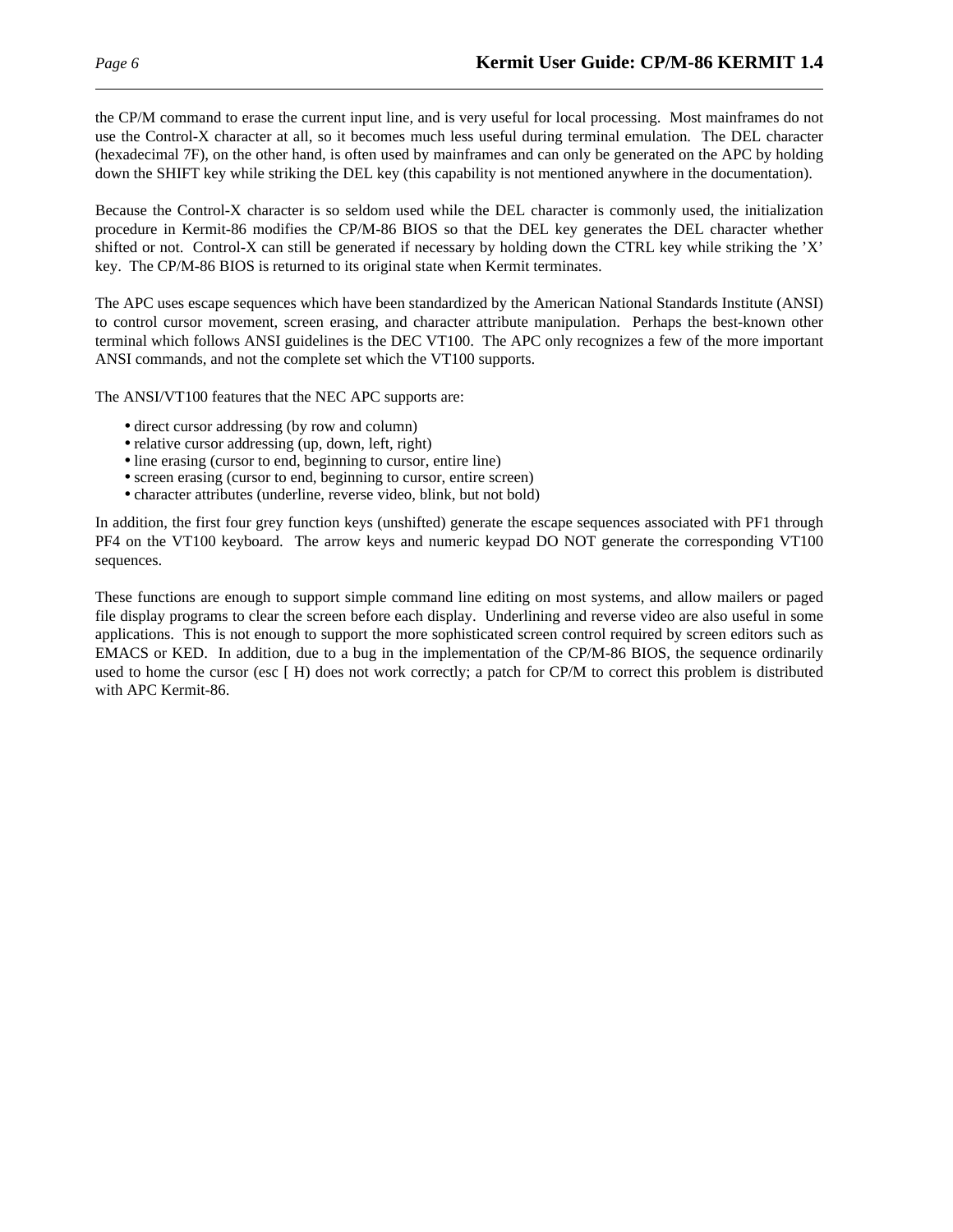# **Index**

APC 5 Baud 3 BYE 3 Connect 2 Debugging 3 DEC Rainbow 5 Eighth-Bit Prefix 4 Escape Character 2, 3 File-Warning 2 FINISH 3 Flow Control 3 GET 2 IBM 3 Local 1 Local-Echo 3 LOG 4 LOGOUT 3 NAK 1 NEC Advanced Personal Computer 5 Parity 4 Rainbow 100 5 RECEIVE 2 SEND 2 SET 3 SHOW 4 TAKE 4 Timeout 1 TIMER 4 Virtual Terminal 2 Warning 4